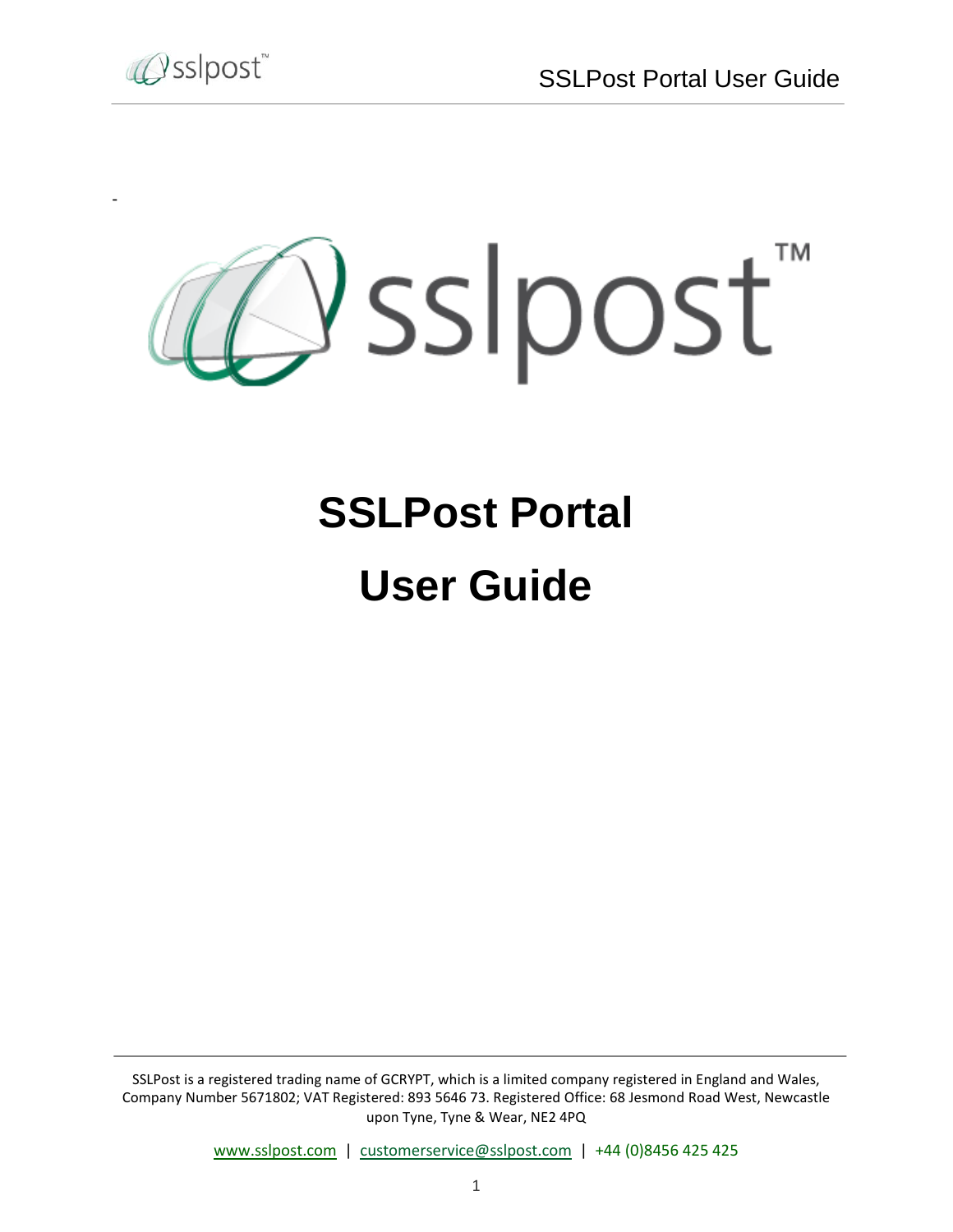

# **Table of Contents**

| 1. Welcome to your the SSLPost Portal    | Page 03       |
|------------------------------------------|---------------|
| 2. Register your Portal Account Password | Pages 03 - 04 |
| 3. My Payslip History                    | Page 05       |
| 4. Open your Payslip                     | Pages 05 - 06 |
| 5. Printing your Payslip                 | Pages 06 - 07 |
| 6. Forgotten Password / Password Reset   | Page 07       |
| 7. Logging into the SSLPost Portal       | Page 07 - 08  |
| 8. Other Queries                         | Page 08       |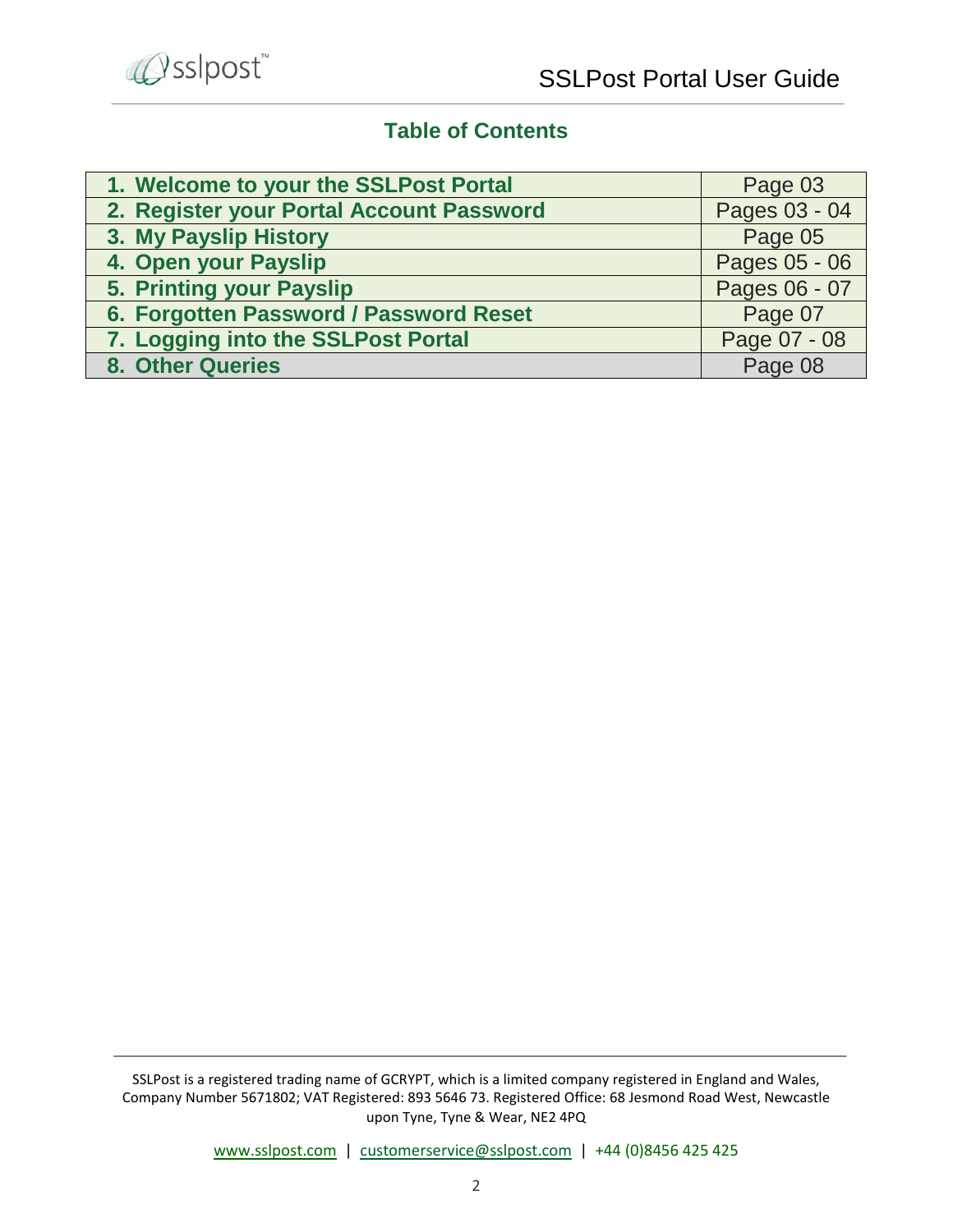

#### **1. Welcome to your SSLPost Portal**

Thank you for choosing the SSLPost Portal. To help you get up and running quickly, we've compiled some easy instructions for setting up your account to access either, your ePayslips, P60s, P11Ds or HR Mail.

This User Guide provides you with a basic 'step by step' set of instructions for setting up your Portal account password, logging into your SSLPost Portal account and viewing your secure documents.

#### **2. Registering your SSLPost Portal Account Password**

In order to register your SSLPost Portal password, you will need to go to a URL, similar to the one below (please note your HR Administrator should provide you with this link):

#### [https://secure.sslpost.com/app/register/"](https://secure.sslpost.com/app/register/“Company%20Name”/)**Company Name**"/

You should see a similar dialog box to the one below; you will need to enter the relevant requested options, such as either your email address, National Insurance Number, Employee payroll number, or any other option your company have requested you register your account with, then click the "Activate Your Account" button.



| <b>Register Your Account</b> |                                                                |
|------------------------------|----------------------------------------------------------------|
|                              | <b>⊘ Activate Account</b>                                      |
|                              | To register your account with SSLPost, complete the following: |
|                              | <b>Email Address:</b><br>Secret ID:                            |
|                              | <b>Activate Your Account</b>                                   |
|                              |                                                                |

You will then be asked to enter in a password and then re-enter this to verify it, as shown in the below screenshot. Your password should usually be a minimum of 8 characters, with at least one lower case, one upper case and one number (however it will depenadnat on what your company have requested). Then click the "Set Password" button. This password will be used each time you access your secure SSLPost Portal: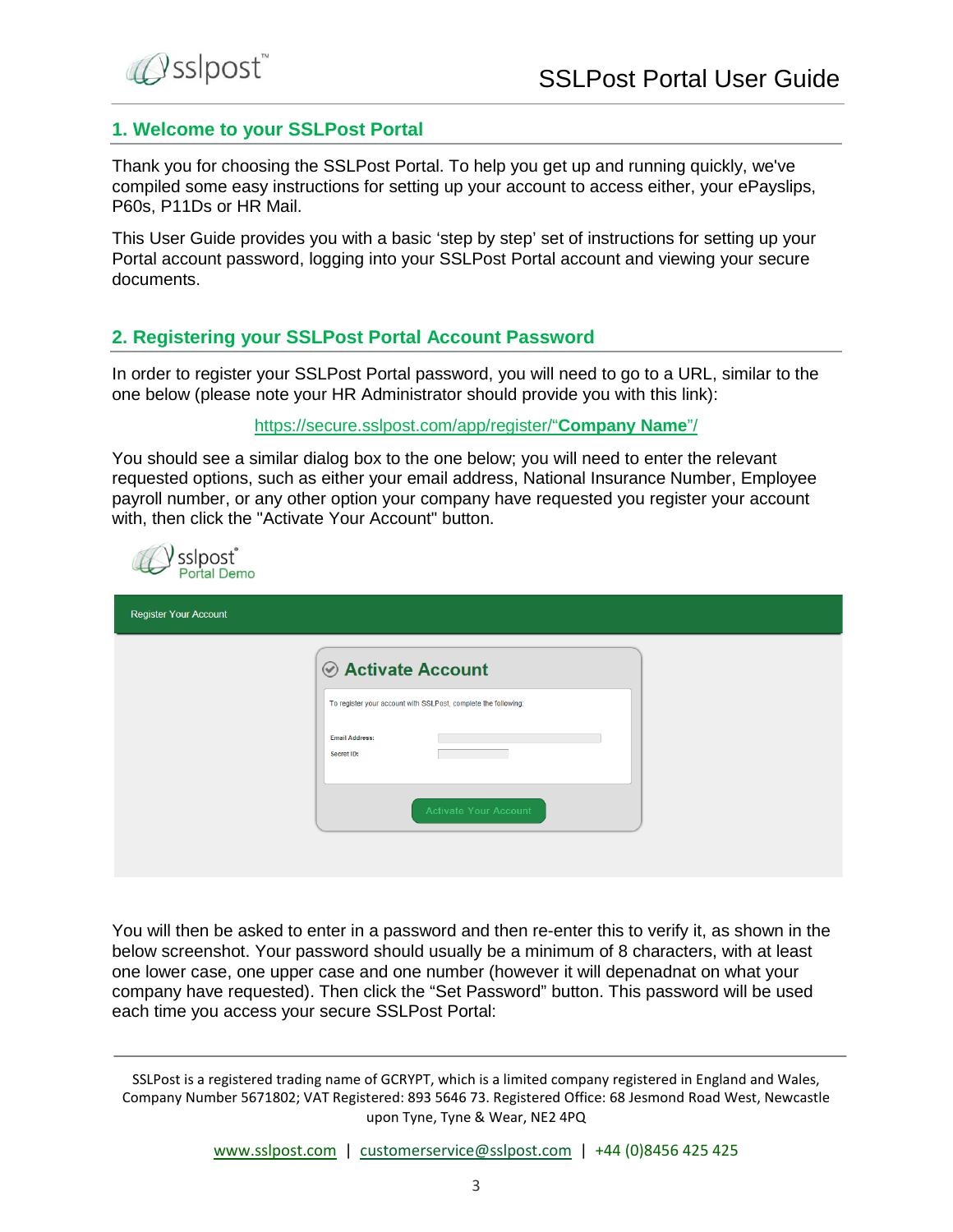

| <b>HELP</b><br><b>LOGOUT</b><br>SETTINGS<br>Logged in as customiseddoc@mail.com                                                                |
|------------------------------------------------------------------------------------------------------------------------------------------------|
| Set Your Account Password                                                                                                                      |
| Please set a password for your account<br>password:                                                                                            |
| verify password:                                                                                                                               |
| Set Password                                                                                                                                   |
| @ 2012 GCrypt Limited. All rights reserved. Please direct all queries to support@sslpost.com.<br>Terms & Conditions  <br><b>Privacy Policy</b> |
|                                                                                                                                                |

Once you have set your password, you will then be taken to the below optional screen, allowing you to enter an email address (the system will then inform you that your payslip has been uploaded to the SSLPost Portal each month) and mobile number (this will allow you to reset your password via your mobile phone, if you Portal account has this functionality).

If you wish to skip this step, please just click the "Update Settings" button:

| Home                | Update Your Account Settings |                                                                                                                                                     | c |
|---------------------|------------------------------|-----------------------------------------------------------------------------------------------------------------------------------------------------|---|
| My Secure Email     |                              | If you have an email address or mobile phone number, please provide them here in case we need to contact you. Providing an email address or mobile  |   |
| My Email History    |                              | phone number is optional but will greatly aid the support process should you need to reset your password or encounter any issues with your account. |   |
| My Account Settings | Email:                       |                                                                                                                                                     |   |
| Logout              | Mobile:                      |                                                                                                                                                     |   |
|                     | Message Notifications:       | F Receive an email notification when a new message arrives for you                                                                                  |   |
|                     |                              | <b>Update Settings</b>                                                                                                                              |   |

You will then automatically be re-directed to your SSLPost Portal home page.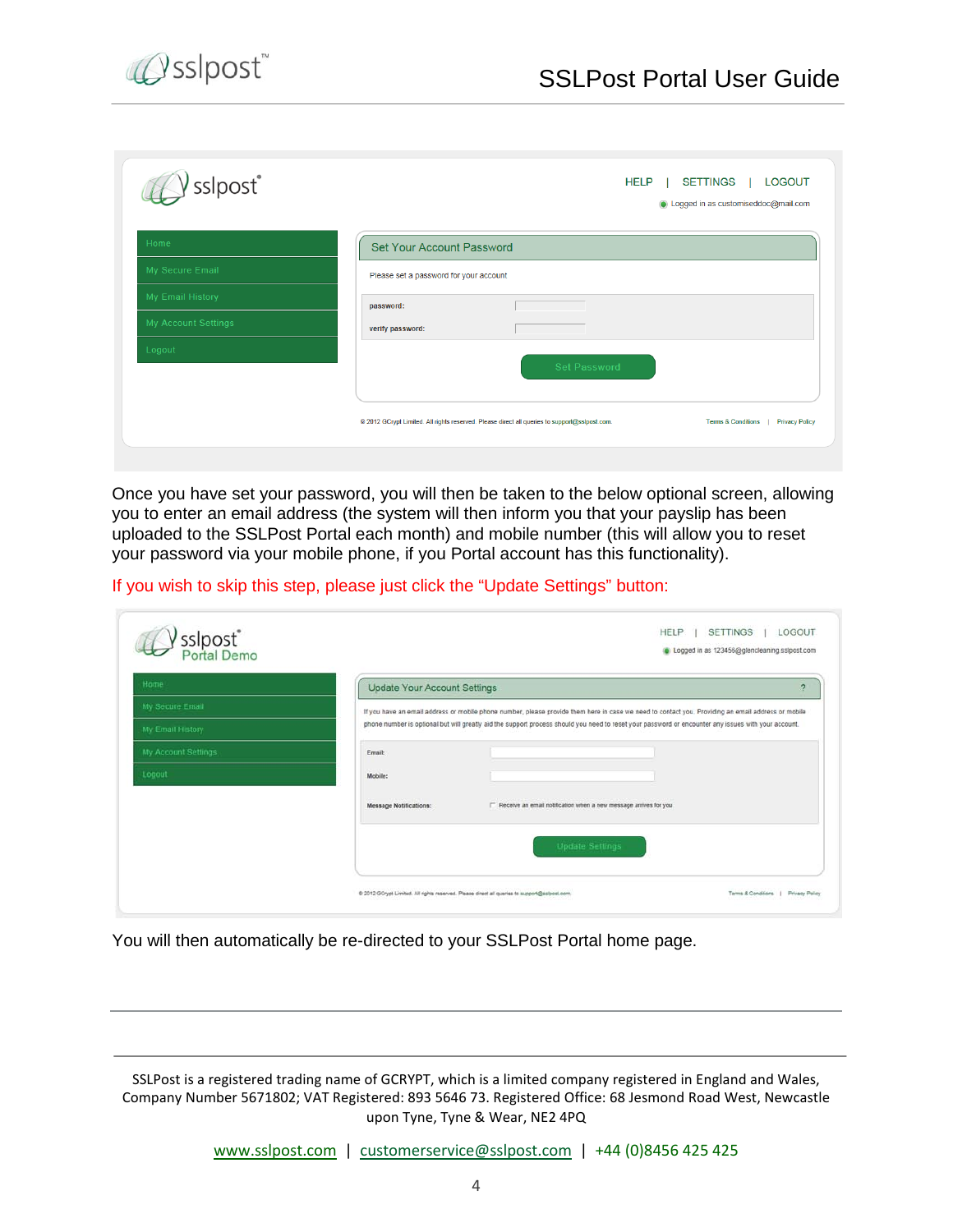

# **3. My Payslip History**

Your SSLPost Portal home page is shown below, which provides you with a overview of your pay details.

|                              | > My Payslip History |           |                   | > My P60 > My P11D > My HR Mail |                       |                                    |                |                                                             |
|------------------------------|----------------------|-----------|-------------------|---------------------------------|-----------------------|------------------------------------|----------------|-------------------------------------------------------------|
|                              | My Payslip History   |           |                   |                                 |                       |                                    |                |                                                             |
| <b>Tax Year</b>              | <b>Tax Period</b>    | Pay Date  | <b>Income Tax</b> | <b>National Insurance</b>       | <b>Total Payments</b> | <b>Other Deductions / Payments</b> | <b>Net Pay</b> |                                                             |
| 2012                         | 7 M1                 | 31-Oct-12 | € 0.00            | € 366.32                        | € Not Applicable      | <b>E Not Applicable</b>            | € 2,567.13     | Forward Payslip<br><b>Open Payslip</b><br>View Payslip Data |
|                              |                      |           |                   |                                 |                       |                                    |                |                                                             |
|                              |                      |           |                   |                                 |                       |                                    |                |                                                             |
| Page 1 of 1                  |                      |           |                   |                                 |                       |                                    |                |                                                             |
|                              |                      |           |                   |                                 |                       |                                    |                |                                                             |
| Search Payslips<br>Tax Year: |                      | All       |                   |                                 |                       | $\overline{\phantom{0}}$           |                |                                                             |

This is your payslip history page, where you will see any payslips that have been uploaded to the payslip portal for you. This example only shows one payslip for demonstration purposes, if there were more, these would be listed below in this same format.

## **4. Open your Payslip**

To see your actual Payslip, you will need to click on the "Open Payslip" icon on the right hand side of the screen. This will then display your Payslip in an iFrame/Internal window as shown below (unless your company have chosen the option for you to download your payslip directly from the SSLPost Portal – if this is the case, please go to Section 6 of this document):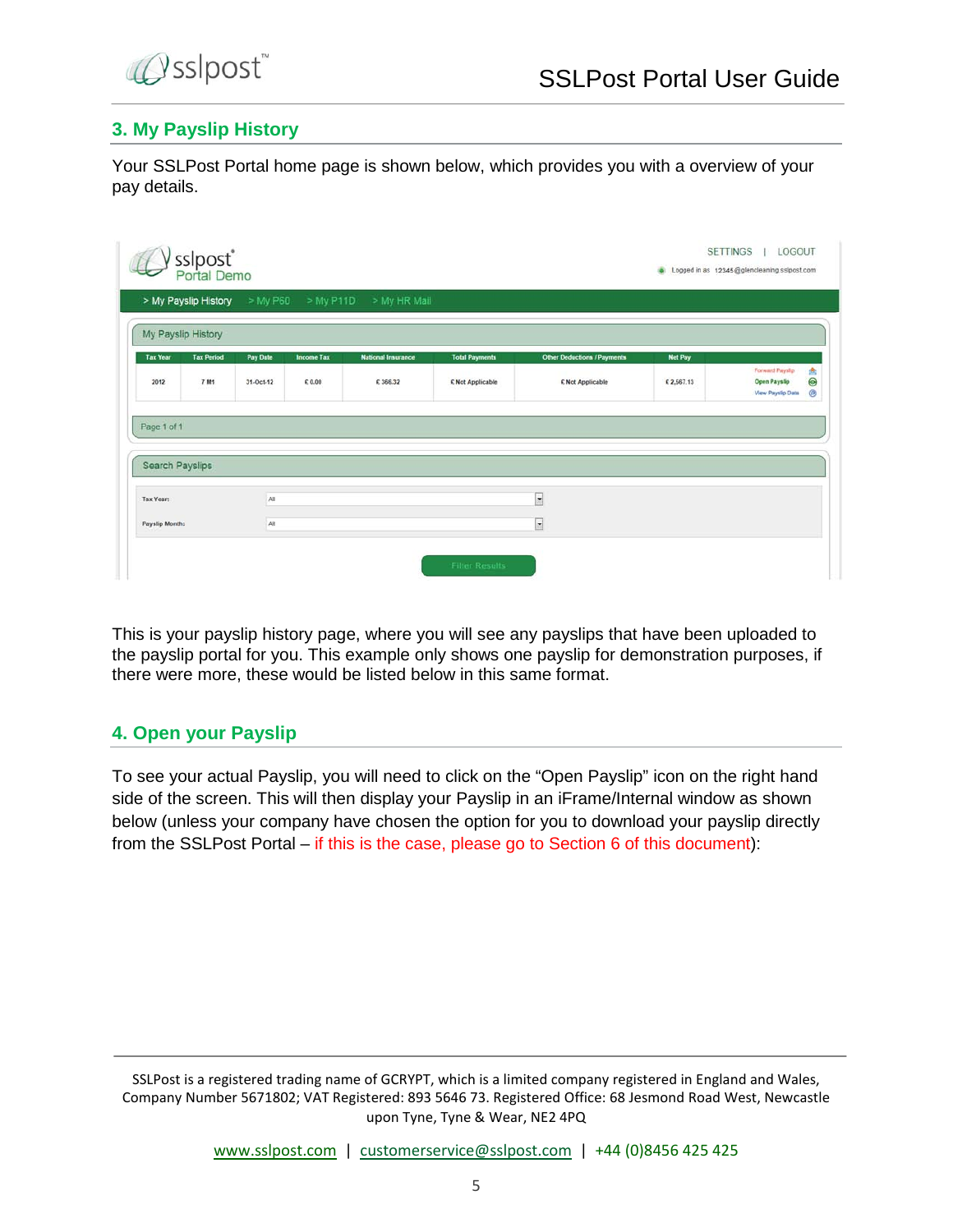

| My Payslip                                                                                                                                                                                                                                                                                                                                                                                                                                                                                                                                                          |                                |
|---------------------------------------------------------------------------------------------------------------------------------------------------------------------------------------------------------------------------------------------------------------------------------------------------------------------------------------------------------------------------------------------------------------------------------------------------------------------------------------------------------------------------------------------------------------------|--------------------------------|
| $\textcircled{1} \text{array} \text{array} \textcircled{1} \text{array} \textcircled{1} \text{array} \textcircled{1} \text{array} \textcircled{1} \text{array} \textcircled{1} \text{array} \textcircled{1} \text{array} \textcircled{1} \text{array} \textcircled{1} \text{array} \textcircled{1} \text{array} \textcircled{1} \text{array} \textcircled{1} \text{array} \textcircled{1} \text{array} \textcircled{1} \text{array} \textcircled{1} \text{array} \textcircled{1} \text{array} \textcircled{1} \text{array} \textcircled{1} \text{array$<br>$\alpha$ | FP<br>$\overline{\phantom{a}}$ |
|                                                                                                                                                                                                                                                                                                                                                                                                                                                                                                                                                                     |                                |
| Mr John Smith<br>1 High Street<br>London<br>E11 21T                                                                                                                                                                                                                                                                                                                                                                                                                                                                                                                 |                                |

If you click on the "Fullscreen" icon, as shown below, you will then be able to view your Payslip in a new window. You will need to then scroll down using the scroll bar on the right hand side in order to see all your Payslip information.

|            | > My Payslip History > My P60 > My P11D > My HR Mail |                                                         |          |
|------------|------------------------------------------------------|---------------------------------------------------------|----------|
| My Payslip |                                                      |                                                         |          |
|            |                                                      | $\rightarrow$ $\rightarrow$ $\rightarrow$ $\rightarrow$ | $\alpha$ |
|            |                                                      |                                                         |          |

## **5. Printing your Payslip**

If you wish to print your Payslip, you can do so by clicking the "Print" icon on the top left of your screen, as shown in the below screenshot.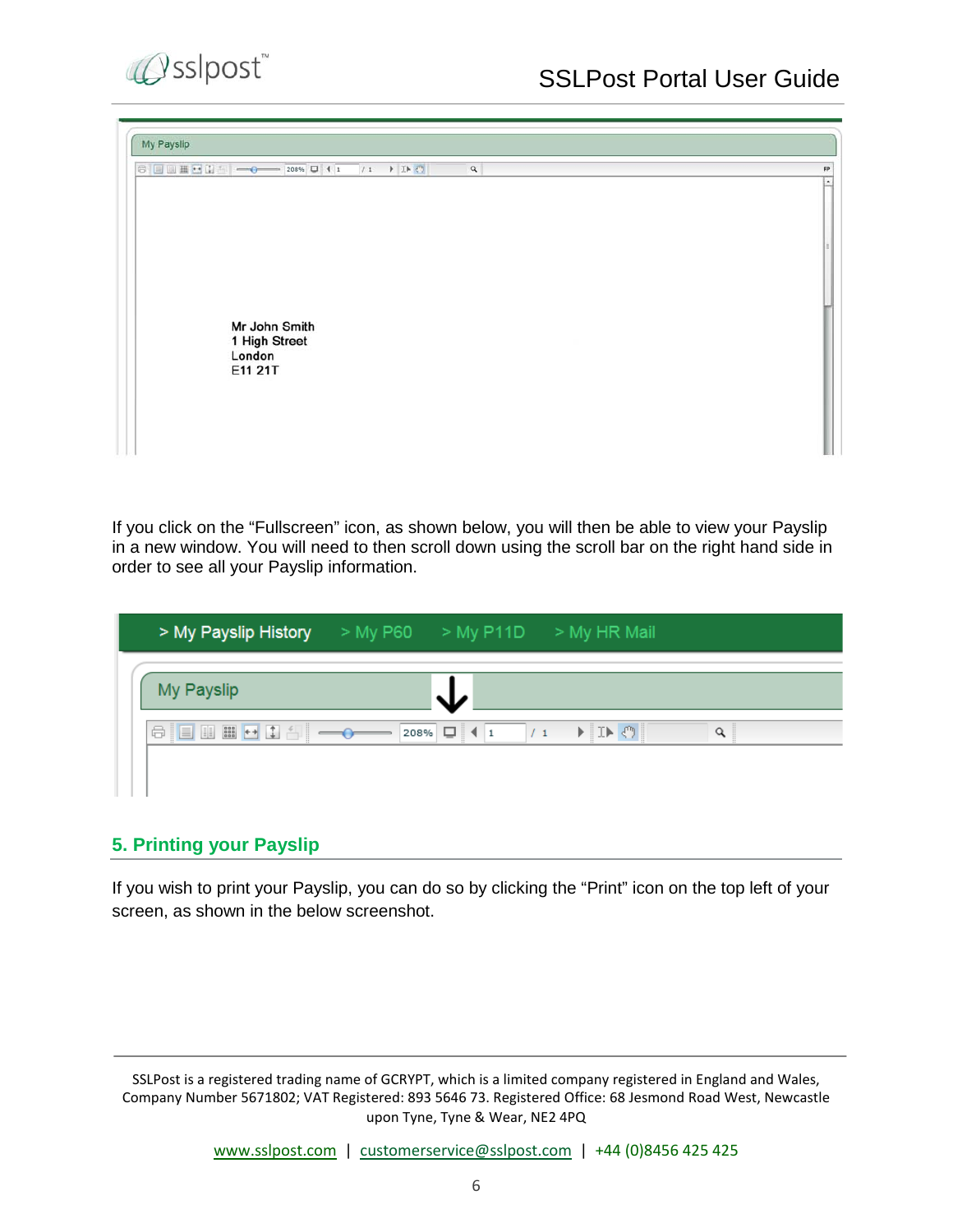

| > My Payslip History > My P60 > My P11D > My HR Mail |  |   |
|------------------------------------------------------|--|---|
| My Payslip                                           |  |   |
| <b>日目田田口白白 ── 208% ロ (1 7/1 ) ID ①</b>               |  | Q |
|                                                      |  |   |

Once selected, you will get the below box pop up;

| <b>Select print range</b>                                                             |
|---------------------------------------------------------------------------------------|
| $($ •) All                                                                            |
| <b>Current Page</b>                                                                   |
| Pages:                                                                                |
| Enter page numbers and/or page<br>ranges separated by commas.<br>For example 1,3,5-12 |
| Cancel<br><b>Print</b>                                                                |

You can now either selected to print the relevant page, or the whole document, and then just click the "Print" button.

## **6. Forgotten Password / Password Reset**

If you log into your SSLPost Portal with an email address, then in order to reset your password, please click the "Forgotten Password" option on your SSLPost log-in page. However, if you log into the SSLPost Portal via an employee payroll number or any other means other than an email address, then please contact the SSLPost Customer Services team on **08456 425 425**, and a member of the team will manually reset this for you over the phone.

#### **Please make sure that you have your Employee Number, National Insurance number etc available, as you will be asked for this when you call.**

## **7. Logging into the SSLPost Portal**

After you have registers your password for your SSLPost Portal, the URL you will need to log in will be similar to the one below, your HR Administrator will provide this to you:

[https://secure.sslpost.com/app/login/domain/](https://secure.sslpost.com/app/login/domain/%20“Company%20Name”%20/) **"Company Name"** /